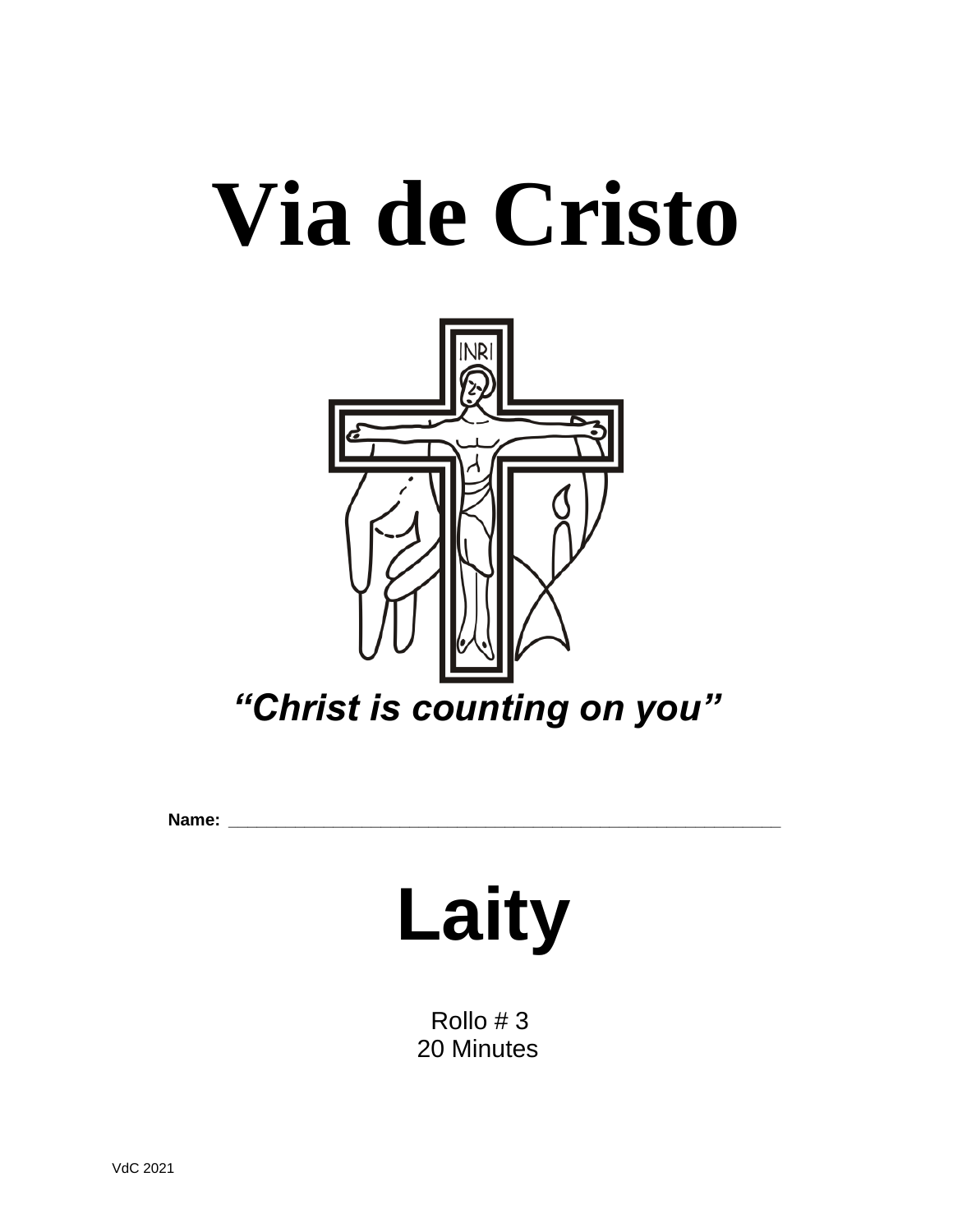## **LAITY**

**Time:** 20 minutes. Content of this rollo is expected to take 15 minutes, allowing for 3-5 minutes of personal examples or testimony.

**Orientation**: This talk reminds us to be active members of the Christian community. God's plan for salvation is continuous and current. It is not part of biblical history. God still acts and requires action from each of us. Key concepts of this talk are that the Church is the body of Christ and the Church is made up of all God's people; clergy and laity together. We are to be conscious and responsible parts of the Church. As the body of Christ, we are the hands, feet, eyes, and ears of Jesus, called to teach others of God's presence in the world.

**Style**: At this point in the weekend, the pilgrims are still settling in. Some may feel overwhelmed by the first Grace talk. The discussions are on the surface since the groups are still forming. Some participants will hold back as they are building trust. The talk should be a lively and vital presentation. It should not be weighed down in heavy theological concepts or theories. The rollista should show excitement for our call to action rather than providing a list of definitions or instructions. The talk should inspire the feeling of being energized by their calling to the mission of continuing Christ's work as the Church.

**Objectives**: This is the third talk of the weekend. It should build on the concepts from the first two discussions: the Christian Ideal and a living relationship with God. It also sets the foundation for the remaining lay talks by introducing the pilgrims to the concept of their Christian responsibility. They are called to not only attend church, but to share Christian Ideals with their larger community. It should spark enthusiasm for Christian action and show the significance each person plays in God's plan for the world. Emphasis should be placed on working together, not individual accomplishments. The concepts of the talk are:

- Christ's mission is to save the world from sin, not save only individuals. Christ founded the Church to continue His mission.
- As members of the Church, the laity has a specific mission to the world and in the world to be fully Christian.
- Christians are called to transform society through the power of the gospel.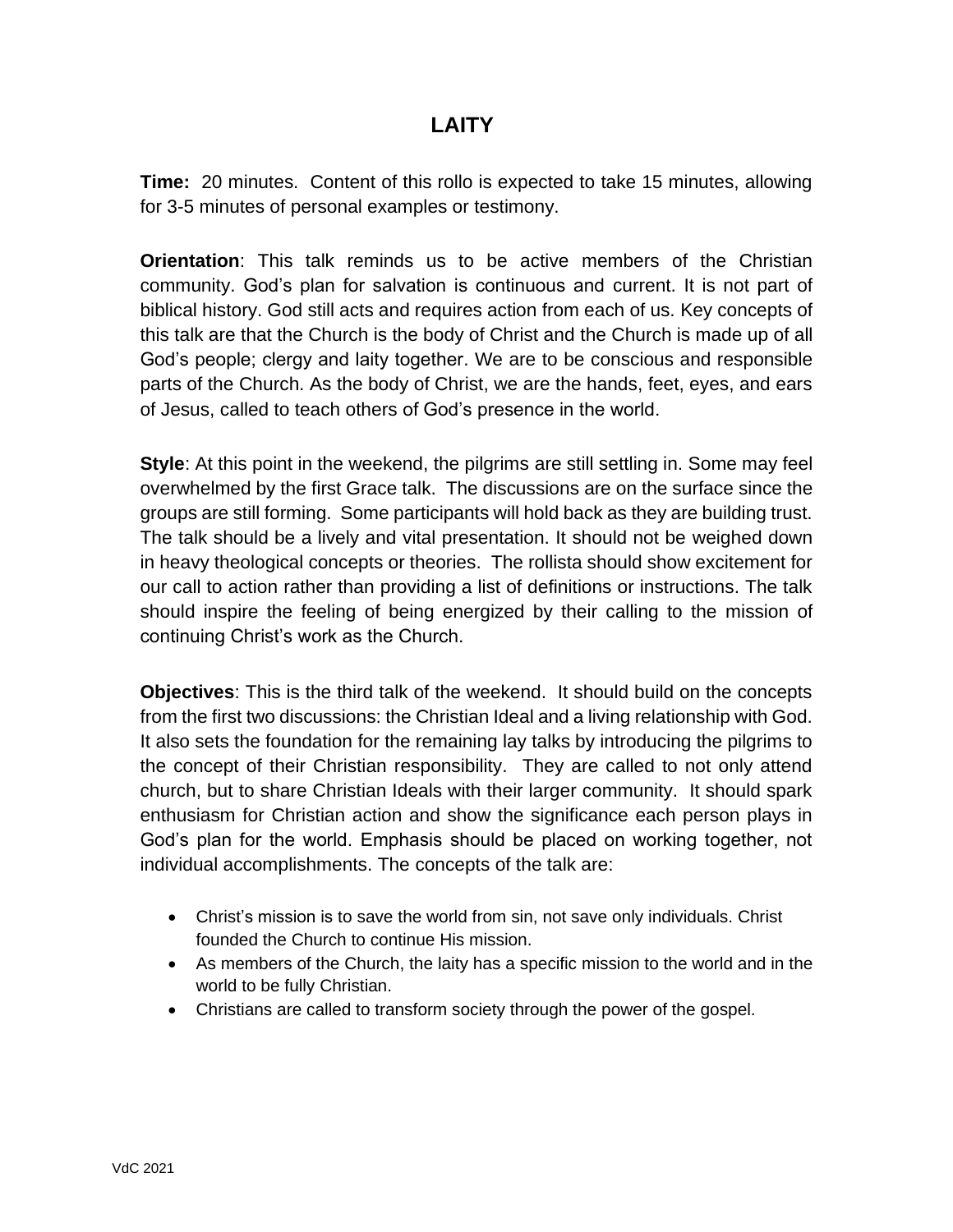**Preparation:** Prepare to write your rollo with prayerful consideration of the above orientation, style, and objectives. Remember, you are delivering God's message through your words. Studying the following verses will provide context and guidance.

Philippians 3:7-9 Ephesians 1:9-10 Colossians 1:15-20 Hebrews 13:8 1 Corinthians 12:27 Luke 4:43 John 12:32 Matthew 5:13-16 Acts 2:32 Matthew 28:19-20 Ephesians 4:11-18 1 Corinthians 4:1 1 Corinthians 12:12-14 Galatians 6:4 Matthew 22:39 Ephesians 4:11-13 1 Corinthians 3:16 11 Corinthians 4:7 Philippians 4:4,10 Matthew 25:40

**Do not include all the verses in your talk.** Pick two or three that speak to you and share them to emphasize your point. The Rector and Spiritual Director may also have verse selections to include.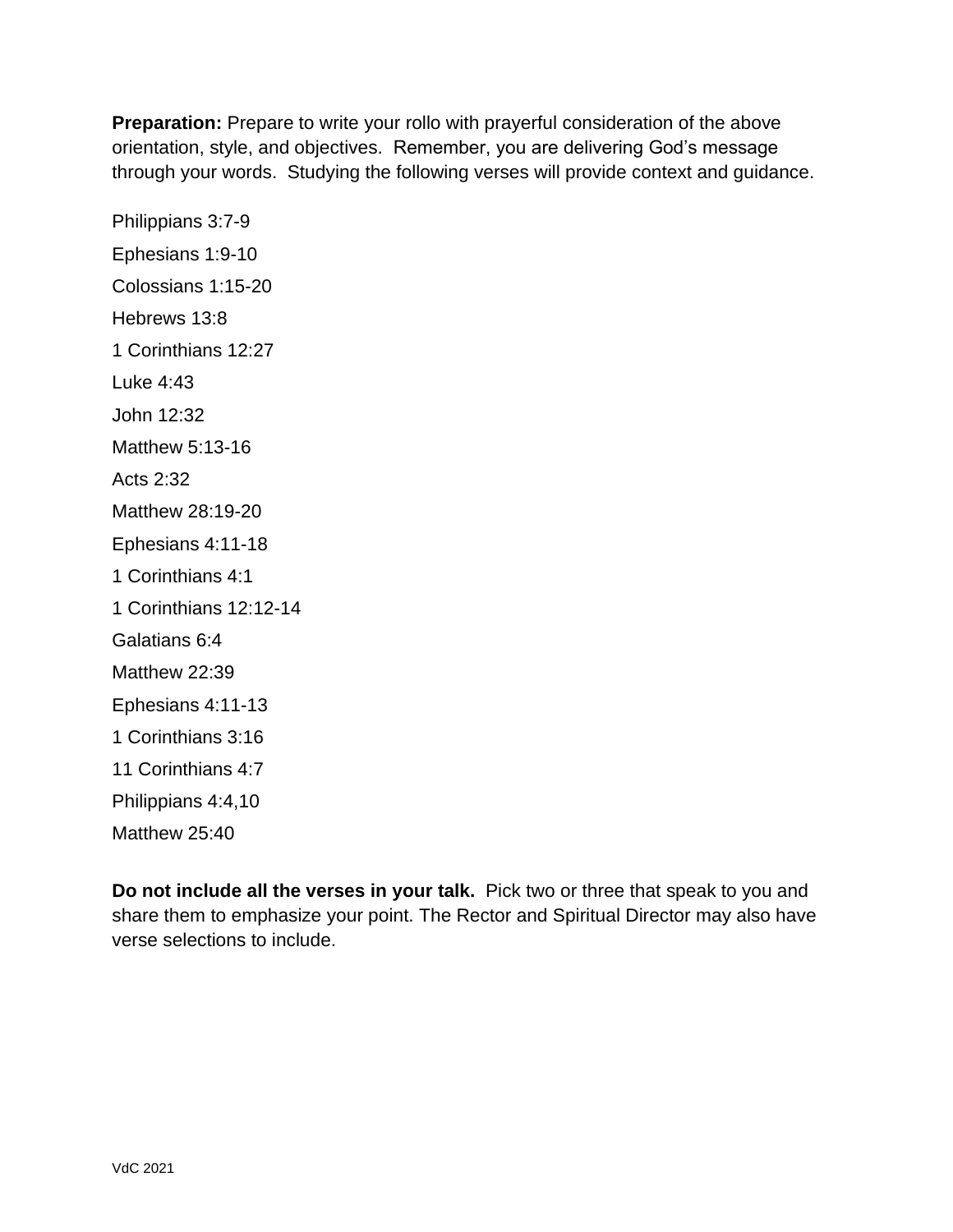#### **1. INTRODUCTION**

God has a plan for each individual and the entire world.

- A. The ideal of grace is in community, not isolation.
- B. God works out His plan of salvation at both a personal level and at the community level.
	- The key to our individual happiness lies in our relationship with Christ.
	- Jesus Christ is the only solution to our global problems.
- C. The world is plagued with problems that people are incapable of solving without God.
- D. The root of our troubles is the world's separation from God.

#### **2. GOD'S COMMUNITY**

God's community is formed through his Son Jesus Christ. Christ was and still is God's answer to save the world from their sins.

- A. The body of Christ is alive and real. Christ today is the same as he was 2000+ years ago.
- B. The church was born from the evangelizing (sharing the Good News) activity of Jesus and the disciples.

#### **3. WHAT IS THE CHURCH?**

The Church is the living body of Christ

- A. It is the people of God who are the light and salt of the world.
- B. It is the reunion of those who believe that Jesus is Lord.
- C. It is the community of believers united in spreading the word of the Lord. I am the Church. You are the Church. We are the Church.
- D. The church isn't a religious social club with membership fees.
- E. It isn't a social service agency designed solely for community service.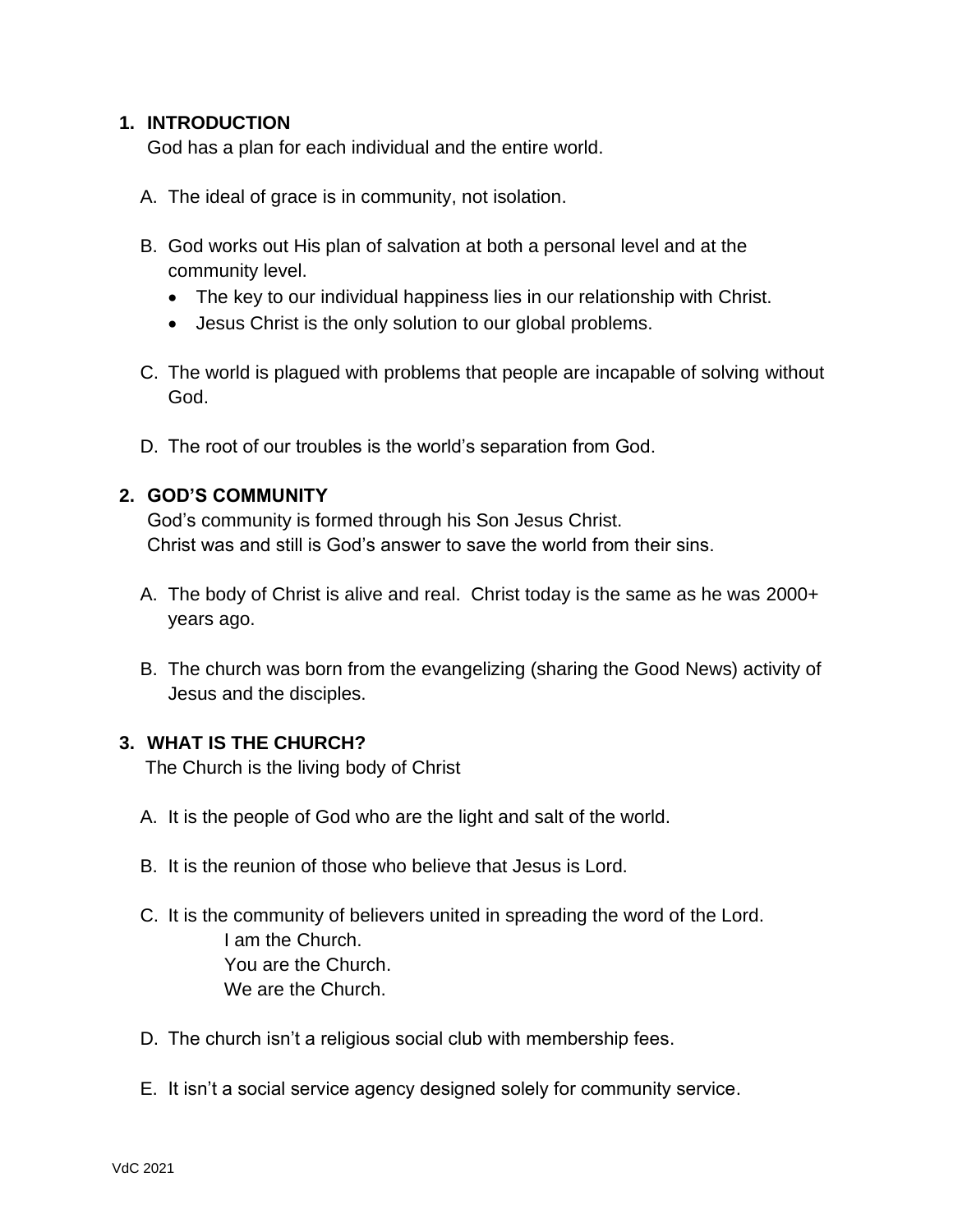- F. The church does not exist to serve its members or society.
- G. The church serves God and God alone.

#### **4. THE MISSION OF THE CHURCH**

The core of the Church is to further Christ's work given to us in the Great Commission.

- A. The Mission of the Church is to evangelize (sharing the Good News) the world.
- B. Each person within the Church serves different roles, functions, and ministries.
- C. Clergy: Ordained leaders called to shepherd and equip the church to do God's work.
- D. Laity: All members of God's church.

All Christians, both Clergy and Laity, are responsible to fulfill the Church's mission. We are called to work together to bring Christ's message to the world.

#### **5. THE MISSION OF LAITY**

When we achieve the Christian Ideal, we transform our whole world and bring Christ into all our environments: home, work, school, the grocery line, on a phone call, etc. Whoever we interact with and regardless of where we are, Christ counts on us to share his word, and his love.

- A. We all have a unique and personal role to play in completing God's work.
- B. We are called to work in a community as brothers and sisters in Christ.
- C. We proclaim the good news to the world by our relationship with God.
- D. We transform our environments and the world by living our faith out loud.
- E. We achieve our ideal and the Christian ideal when we commit every aspect of our lives to Christ.

**The world is our mission field.**